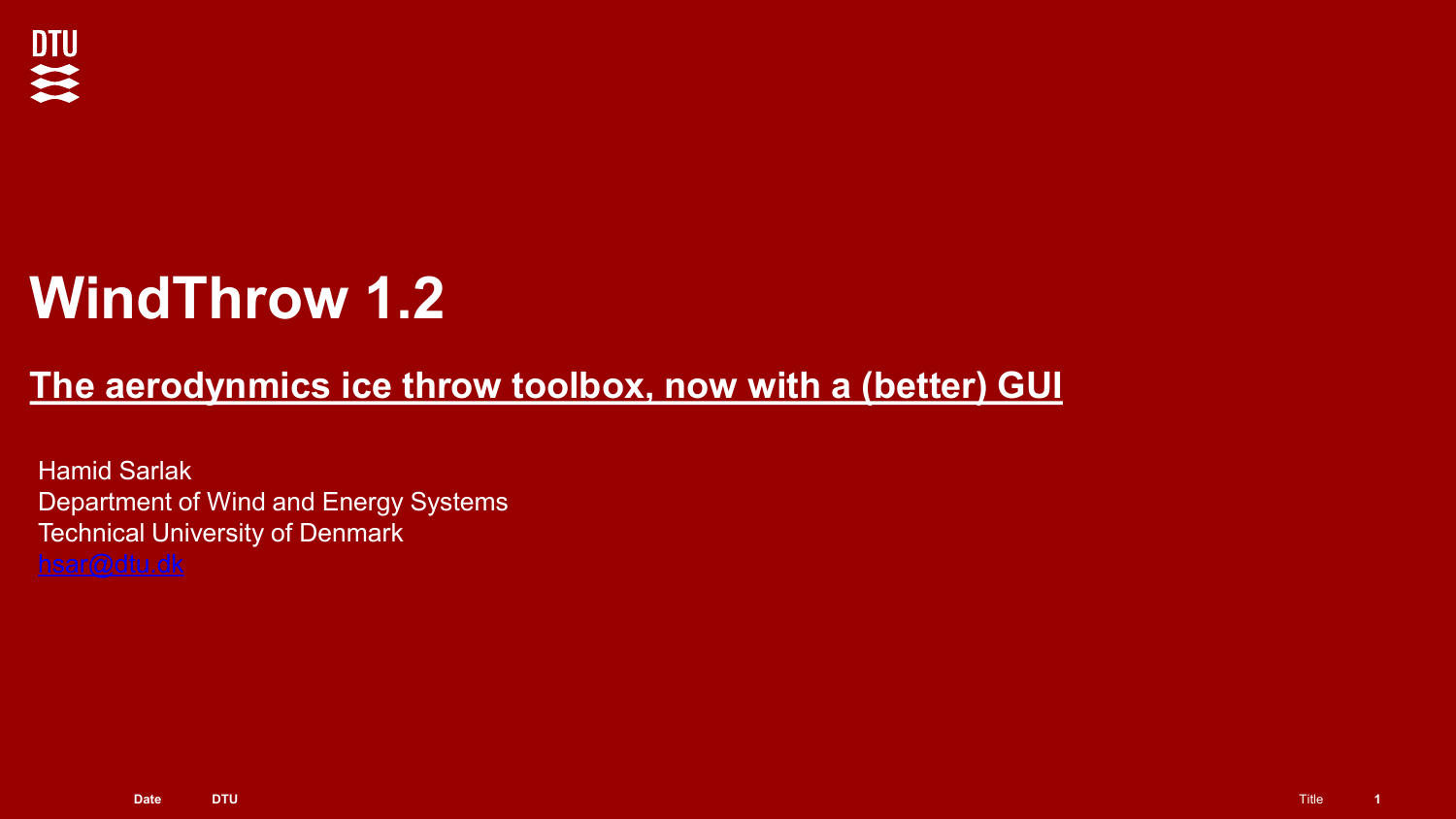# **Motivation**

WECC: Known advantages, but ...

- Increases in fatigue loads due to load imbalance
- Ice risks are much more significant than blade/fragment failure (Frequency blade failure 10 -3 /year; ice throw  $> 10$ /year)
- According to local legislations, the danger of getting hit by ice fragments needs to be assessed already during planning phase



https://www.eologix.com/en/hoarfrost-rime-ice-and-glaze-ice/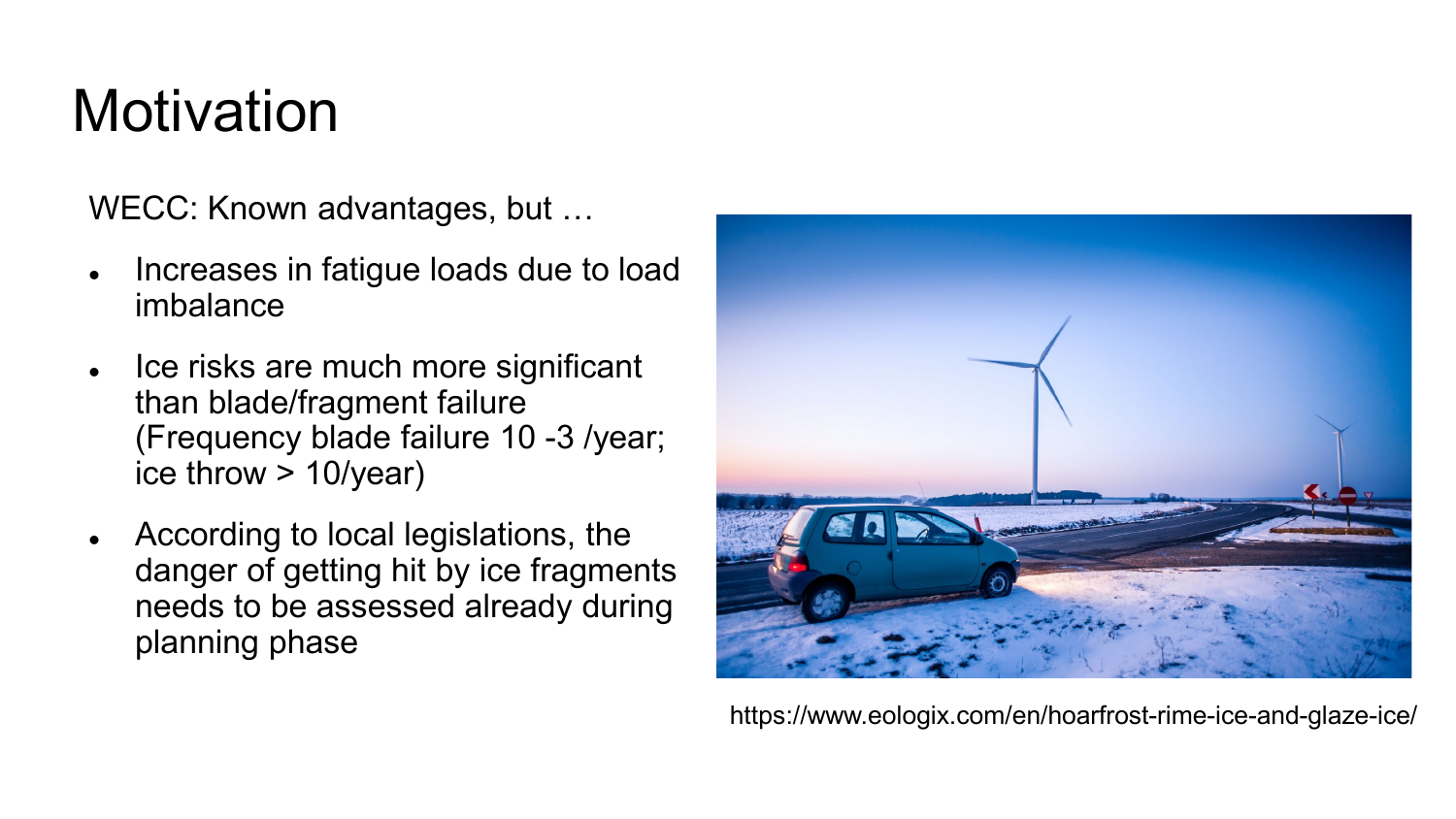### Ice throw calculation classification

- Empirical formulas: e.g.  $d = 1.5$  (D + H) for Ice throw
- Simple ballistic models (vacuum)
- More detailed aerodynamic models
- Higher fidelity tools and methods + AI (?)

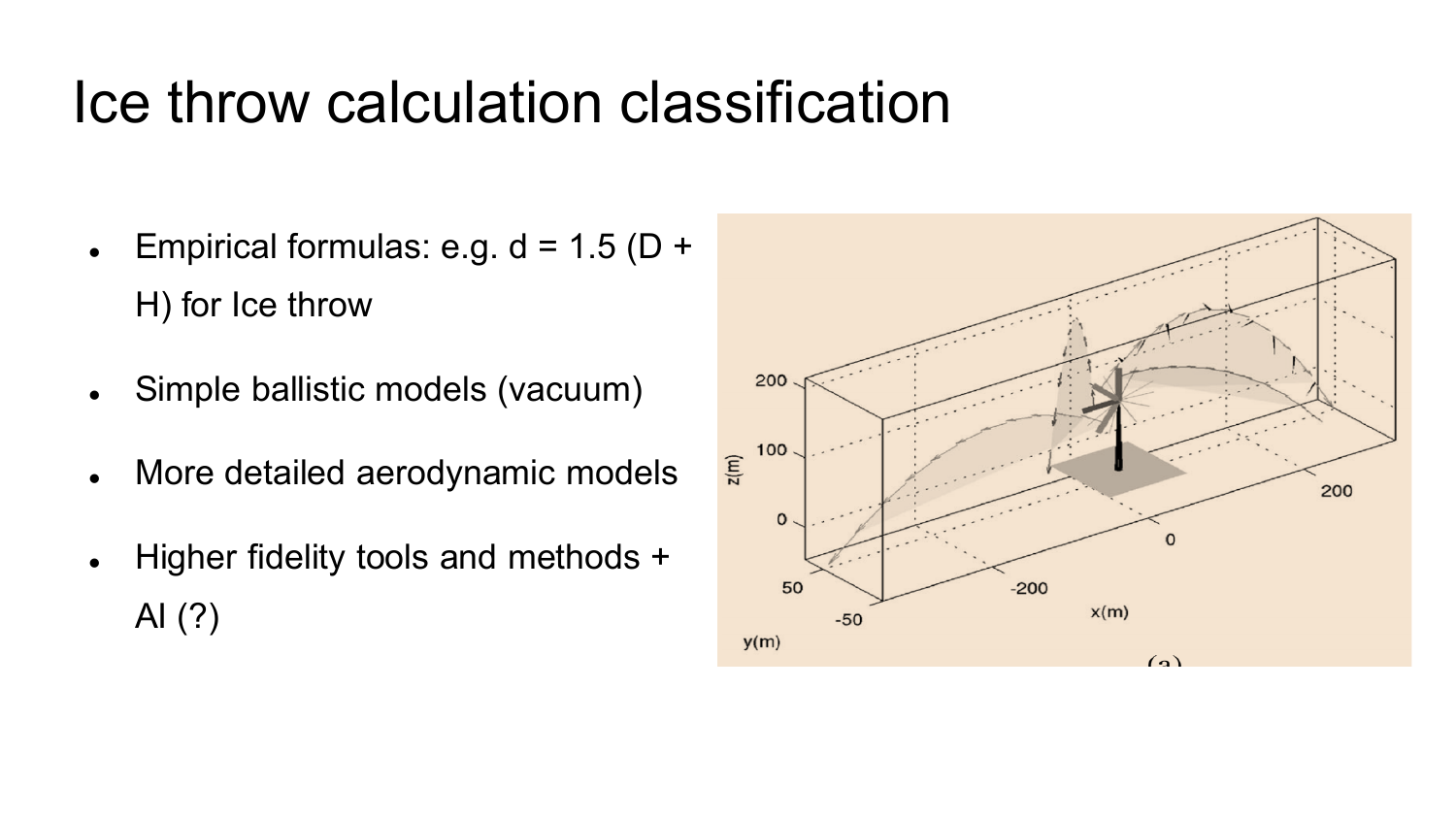# windThrow's Ice throw model

- Blade element theory is used
	- Aerodynamic loads calculated on fragments and corresponding motions translated into a global coordinate system

ls  $\overline{n}$  $2S$ 

#### 1: Program SAVBAL(ABL and turbine parameters, initial conditions)

| 2:  | Call initiate<br>! Evaluate initial position                                                                                                     |
|-----|--------------------------------------------------------------------------------------------------------------------------------------------------|
| 3:  | orientation and velocities of fragmer                                                                                                            |
| 4:  | at to in it's local coordina                                                                                                                     |
| 5:  | while $z_q \leq 0$ do<br>! main loop of the program                                                                                              |
| 6:  | <i>iteration</i> until the body hits the groun                                                                                                   |
| 7:  | <b>Call trans1</b> $\vec{Y}^{old} \leftarrow [\mathbf{R}, \overline{og}_b, \vec{v}_b, \vec{\omega}_b]^{old}$ ! Arrange a set of 18 ODE           |
| 8:  | <b>Call</b> local velocity $\vec{v}_{local} \leftarrow \mathbf{R}, \vec{v}_b, \vec{\omega}_b, \vec{v}_{wind}(h, t)$ ! Calculate relation         |
|     | velocities                                                                                                                                       |
| 9:  | <b>Call</b> aerodynamics $\vec{F}_{total}, \vec{M}_{total} \leftarrow \mathbf{R}(\alpha), \vec{v}_{local}, \vec{\omega}_{b}$<br>! Calculate load |
| 10: | <b>Call</b> RungeKutta $\vec{Y}^{new} \leftarrow [\vec{Y}, \vec{F}_{total}, \vec{M}_{total}]^{old}$<br>! time integratio                         |
| 11: | <b>Call</b> Trans2 $[\mathbf{R}, \overline{og}_b, \overline{v}_b, \overline{\omega}_b]^{new} \leftarrow Y^{new}$<br>! update new value           |
| 12: | End while                                                                                                                                        |
|     | 13: End Program                                                                                                                                  |
|     |                                                                                                                                                  |

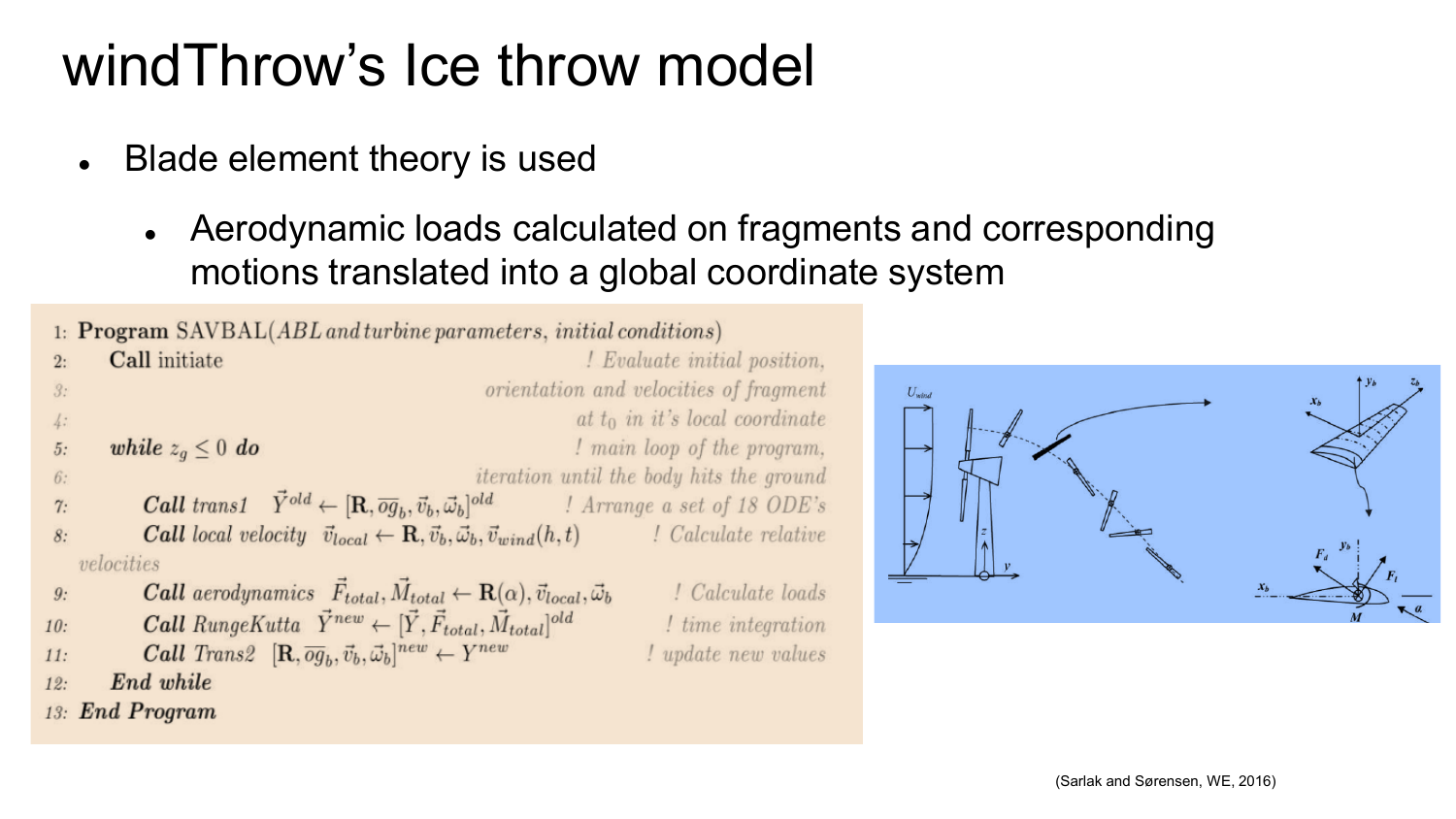### Results of ice throw simulations

 $-111$ 

| <b>Table TV.</b> Aspect fatios, reference chord length C <sub>ref</sub> and detached mass <i>in</i> of the Ice tragments<br>$(\rho_{ice} = 0.7 \text{ kg/m}^3)$ used for throw simulation of turbines of different sizes. |               |          |               |          |               |          |               |          |  |
|---------------------------------------------------------------------------------------------------------------------------------------------------------------------------------------------------------------------------|---------------|----------|---------------|----------|---------------|----------|---------------|----------|--|
|                                                                                                                                                                                                                           | 2.3 MW        |          | 5 MW          |          | 10 MW         |          | 20 MW         |          |  |
| $\text{Case} - \text{AR}$                                                                                                                                                                                                 | $C_{ref}$ (m) | $m$ (kg) | $C_{ref}$ (m) | $m$ (kg) | $C_{ref}$ (m) | $m$ (kg) | $C_{ref}$ (m) | $m$ (kg) |  |
| $AR = 1$                                                                                                                                                                                                                  |               | 0.18     |               | 0.43     |               | 0.97     |               | 2.16     |  |
| $AR = 2$                                                                                                                                                                                                                  | 0.1           | 0.36     | 0.15          | 0.87     | 0.2           | 1.95     | 0.3           | 4.33     |  |
| $AR = 3$                                                                                                                                                                                                                  |               | 0.54     |               | 1.31     |               | 2.94     |               | 6.49     |  |

 $\mathbf{a}$   $\mathbf{b}$   $\mathbf{c}$   $\mathbf{d}$   $\mathbf{c}$ 

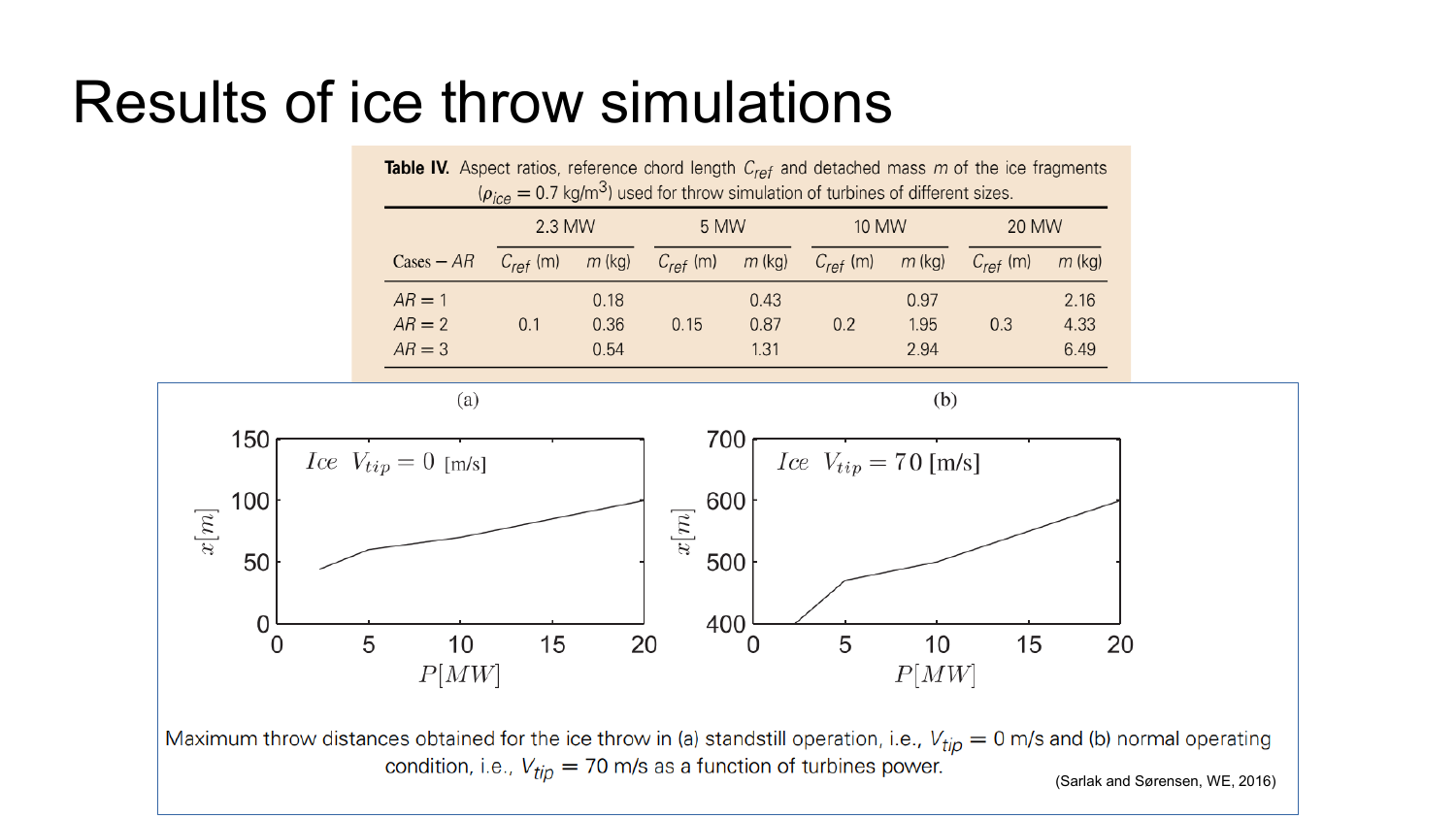# New user interface and capabilities

### **windThrow v1.2**

#### User friendliness

- Integration of other throw models
- Integration of guidelines and datasets
- Complex terrain
- **Turbulence**

• …

Name Unit Input values **Turbine Power**  $IMW12.3$ **Operational WT Hub Height**  $\sqrt{m}$   $\sqrt{100.0}$ 50.0 **Blade Length**  $[ml]$ **inputs, ICE class** Nb. of Blade Elmts. IFT.  $\overline{25}$  $\lbrack \cdot \rbrack$ uniform **Wind Profile** Surface Roughness [m]  $|0.1|$ Power law Exponent [-]  $|0.143$ **RANDOM VARIABLES (for Monte-Carlo analysis)** Choose sampling method:  $\bullet$  Purely stochastic  $\circ$  Multiplicative (Not recommended unless acquainted with!) Help Random distribution: **Number** Help Name Unit **Static Uniform Gaussian Weibull** Input values of samples Turb, Intensity  $\vert$ [%] Tip speed  $\lceil m/s \rceil$ **Monte carlo inputs**Hub wind speed  $\lceil m/s \rceil$ Yaw error [deg]  $Mean = 0.0$ /anance=125.0 [dea] Constant= $0.0$ Pitch angle Azimuth throw **I**deal  $Min = 0.0$  $Max = 360.0$ Detachement point [%BldLen]  $Min = 20.0$  $Max = 95.0$ Ice aspect ratio  $\vert$ [-1  $Min = 0.1$  $Max = 10.0$  $[ml]$  $Min = 0.05$  $Max = 0.5$ Ice width  $\epsilon$ Ice density  $[kq/m^3]$  $Min = 300.0$  $Max = 900.0$  $\rightarrow$  Total number of samples = 0 Validate **MONTE-CARLO SIMULATION** Execute! (Reminder: The RANDOM VARIABLES data may need to be validated above before executing) **PLOTTING Results** PLOTTING in pop-up window for editing and printing (e.g. to file) Choose plotting option: • Hit map C Energy map C Momentum map C Mass map C Distance density histogram Plott

windThrow

File Actions **INPUT PARAMETERS**   $\bigcirc$ 

#### **Old interface!**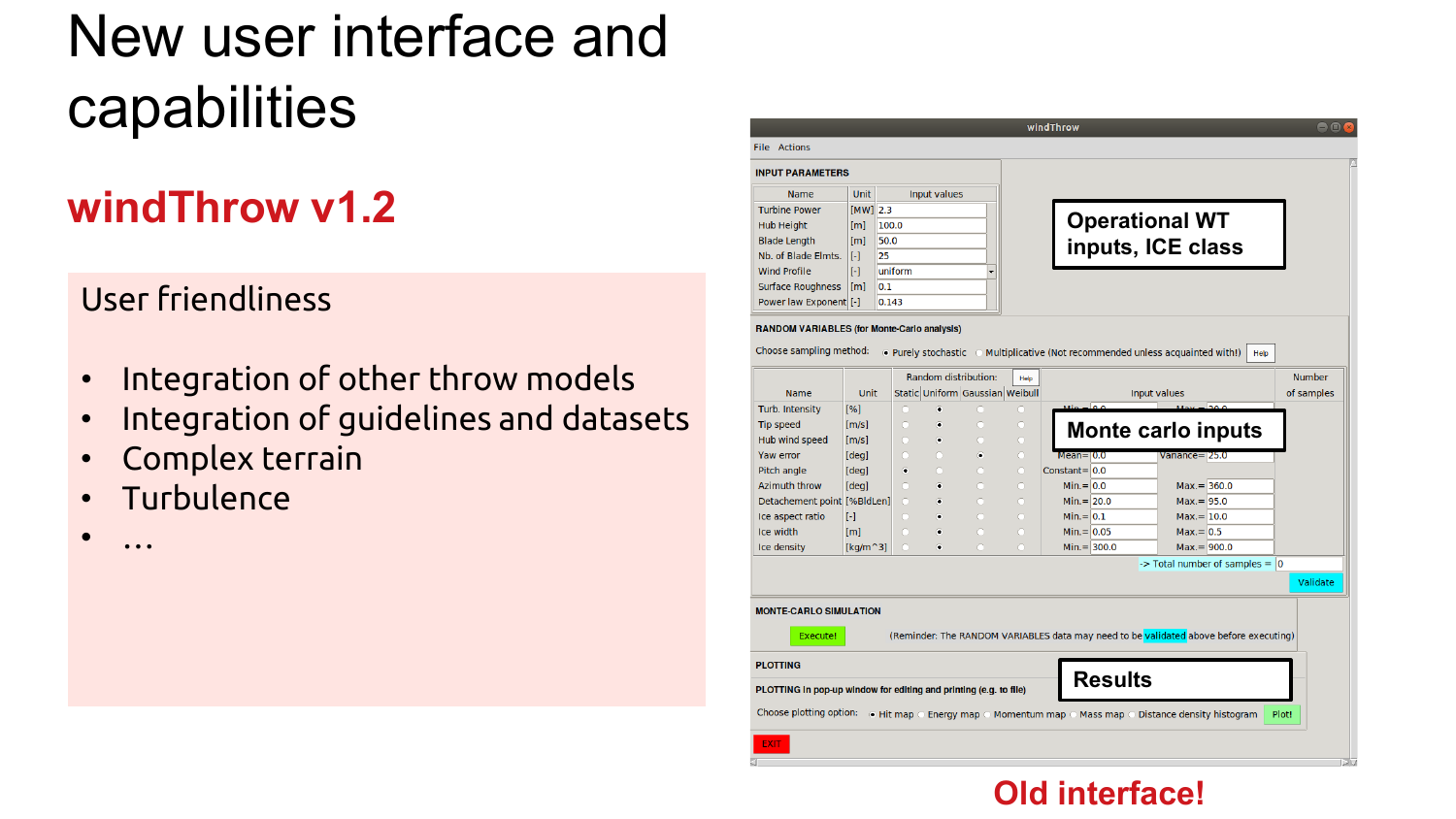